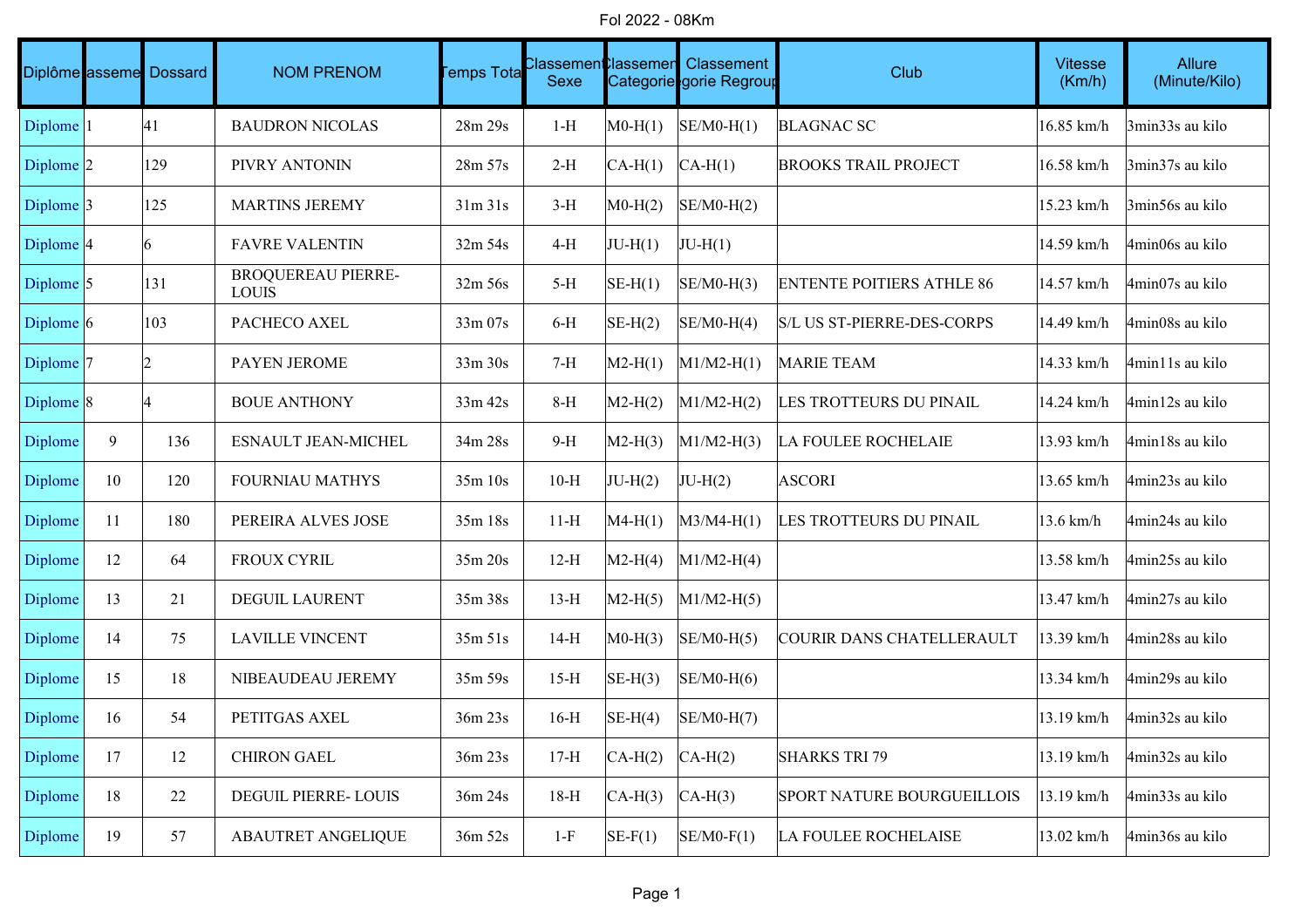Fol 2022 - 08Km

|         |    | Diplôme asseme Dossard | <b>NOM PRENOM</b>           | <b>Femps Tota</b> | Classemen <b>t</b> 0lassemen<br>Sexe |           | Classement<br>Categorie gorie Regroup | Club                             | <b>Vitesse</b><br>(Km/h) | Allure<br>(Minute/Kilo) |
|---------|----|------------------------|-----------------------------|-------------------|--------------------------------------|-----------|---------------------------------------|----------------------------------|--------------------------|-------------------------|
| Diplome | 20 | 145                    | PERRIN VICTOR               | 37m 03s           | $19-H$                               | $SE-H(5)$ | $SE/M0-H(8)$                          |                                  | 12.96 km/h               | 4min37s au kilo         |
| Diplome | 21 | 200                    | Dubreuil Sebastien          | $37m$ 14s         | $20-H$                               | $M2-H(6)$ | $M1/M2-H(6)$                          |                                  | 12.89 km/h               | 4min39s au kilo         |
| Diplome | 22 | 16                     | <b>BOUSSEAU SYLVAIN</b>     | 37m 32s           | $21-H$                               | $JU-H(3)$ | $JU-H(3)$                             |                                  | 12.79 km/h               | 4min41s au kilo         |
| Diplome | 23 | 163                    | <b>LAMOUREUX ALEXANDRE</b>  | 37m 50s           | $22-H$                               | $M1-H(1)$ | $M1/M2-H(7)$                          |                                  | 12.69 km/h               | 4min43s au kilo         |
| Diplome | 24 | 184                    | <b>Bouillault Denis</b>     | 37m 59s           | $23-H$                               | $M1-H(2)$ | $M1/M2-H(8)$                          | <b>SMARVES ET CLAIN ATHLE 86</b> | 12.64 km/h               | 4min44s au kilo         |
| Diplome | 25 | 46                     | PEROCHON NOEL               | $38m\,03s$        | $24-H$                               | $M3-H(1)$ | $M3/M4-H(2)$                          | RUNNING-CLUB-SOCIETY             | 12.61 km/h               | 4min45s au kilo         |
| Diplome | 26 | 143                    | <b>COLLIN LIONEL</b>        | 38m 28s           | $25-H$                               | $MO-H(4)$ | $SE/M0-H(9)$                          |                                  | 12.48 km/h               | 4min48s au kilo         |
| Diplome | 27 | 27                     | <b>CAMAIN BENJAMIN</b>      | 38m 43s           | $26-H$                               | $MO-H(5)$ | $SE/M0-H(10)$                         | <b>LOCHES TRIATLHON 37</b>       | 12.4 km/h                | 4min50s au kilo         |
| Diplome | 28 | 204                    | <b>Baudet Julien</b>        | 38m 46s           | $27-H$                               | $MO-H(6)$ | $SE/M0-H(11)$                         |                                  | 12.38 km/h               | 4min50s au kilo         |
| Diplome | 29 | 37                     | <b>CHAUMET BENOIT</b>       | 39m 06s           | $28-H$                               | $MO-H(7)$ | $SE/M0-H(12)$                         |                                  | 12.28 km/h               | 4min53s au kilo         |
| Diplome | 30 | 13                     | SCHERMANN SABINE            | 39m 11s           | $2-F$                                | $MO-F(1)$ | $SE/M0-F(2)$                          | E.A.P. CHATELLERAUDAIS           | 12.25 km/h               | 4min53s au kilo         |
| Diplome | 31 | 126                    | <b>BASTARD JEAN-CHARLES</b> | 39m 23s           | $29-H$                               | $M3-H(2)$ | $M3/M4-H(3)$                          |                                  | 12.19 km/h               | 4min55s au kilo         |
| Diplome | 32 | 178                    | TROUILLON LAURENT           | 39m 30s           | $30-H$                               | $M3-H(3)$ | $M3/M4-H(4)$                          |                                  | 12.15 km/h               | 4min56s au kilo         |
| Diplome | 33 | 182                    | Azema Alban                 | 39m 39s           | $31-H$                               | $SE-H(6)$ | $SE/M0-H(13)$                         |                                  | 12.11 km/h               | 4min57s au kilo         |
| Diplome | 34 | 122                    | MEILLEAU PHILIPPE           | 39m 44s           | $32-H$                               | $M5-H(1)$ | $M5/M6-H(1)$                          | <b>ASCORI</b>                    | 12.08 km/h               | 4min58s au kilo         |
| Diplome | 35 | 102                    | <b>DILLOT DOMINIQUE</b>     | 39m 44s           | $33-H$                               | $MA-H(2)$ | $M3/M4-H(5)$                          | <b>ANTI VIRUS</b>                | 12.08 km/h               | 4min58s au kilo         |
| Diplome | 36 | 137                    | <b>ESNAULT SEVERINE</b>     | 39m 50s           | $3-F$                                | $M1-F(1)$ | $M1/M2-F(1)$                          | <b>LA FOULEE ROCHELAIE</b>       | 12.05 km/h               | 4min58s au kilo         |
| Diplome | 37 | 227                    | Ferdoel Nicolas             | 39m 51s           | $34-H$                               | $MO-H(8)$ | $SE/M0-H(14)$                         |                                  | 12.05 km/h               | 4min58s au kilo         |
| Diplome | 38 | 128                    | BERNUCHON CLOTHILDE         | 39m 56s           | $4-F$                                | $M1-F(2)$ | $M1/M2-F(2)$                          |                                  | 12.02 km/h               | 4min59s au kilo         |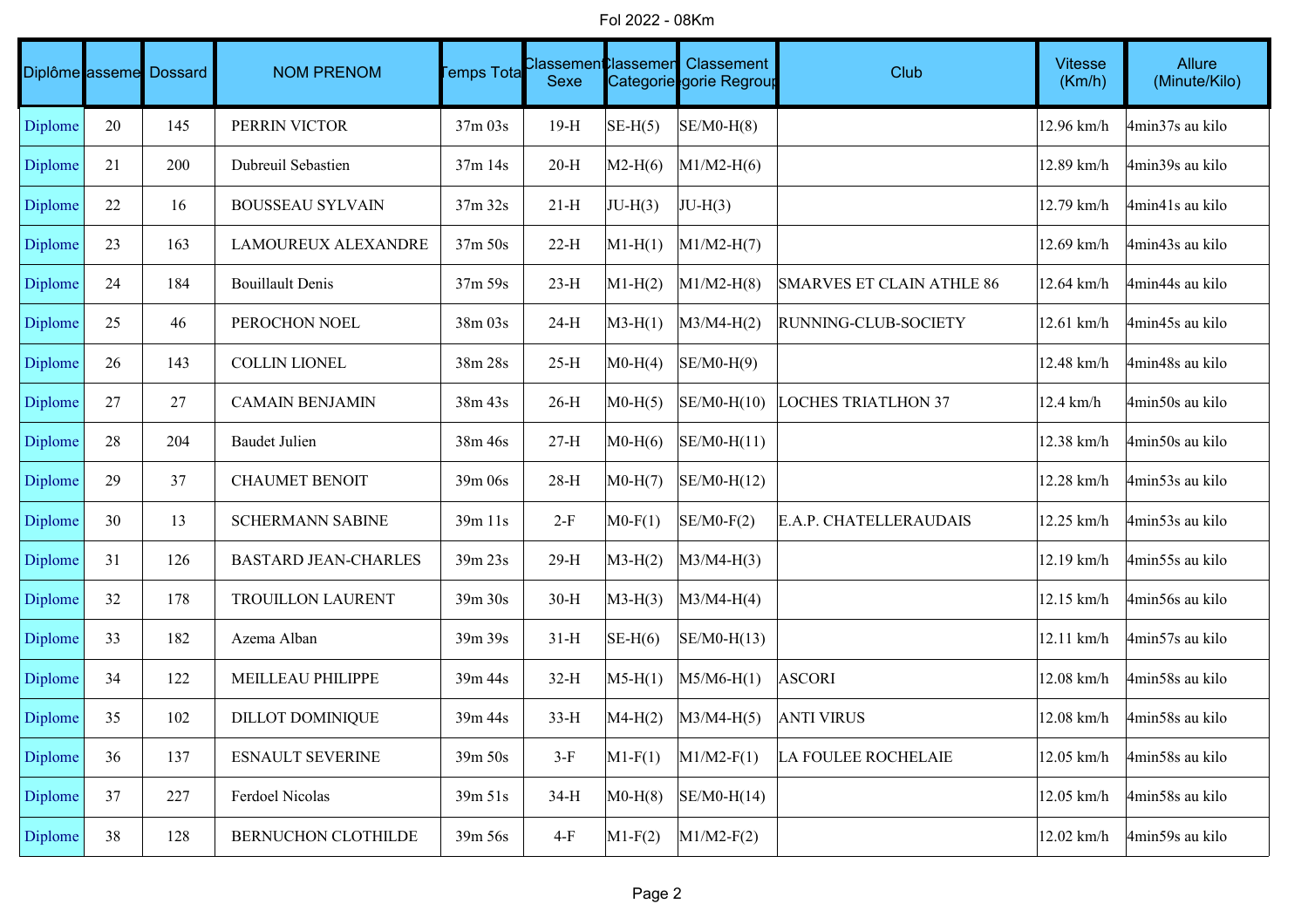Fol 2022 - 08Km

|         |    | Diplôme asseme Dossard | <b>NOM PRENOM</b>                        | <b>Temps Tota</b> | Classemen <b>C</b> lassemen<br>Sexe |                 | Classement<br>Categorie gorie Regroup | <b>Club</b>                                          | <b>Vitesse</b><br>(Km/h) | Allure<br>(Minute/Kilo) |
|---------|----|------------------------|------------------------------------------|-------------------|-------------------------------------|-----------------|---------------------------------------|------------------------------------------------------|--------------------------|-------------------------|
| Diplome | 39 | 91                     | <b>BAILLOUX THIERRY</b>                  | 40m 16s           | $35-H$                              | $M3-H(4)$       | $M3/M4-H(6)$                          |                                                      | 11.92 km/h               | 5min02s au kilo         |
| Diplome | 40 | 218                    | <b>Guernier Patrick</b>                  | 40m 22s           | $36-H$                              | $M3-H(5)$       | $M3/M4-H(7)$                          | <b>BIPEDES DE SAINT-CYR</b>                          | 11.89 km/h               | 5min02s au kilo         |
| Diplome | 41 | 10                     | PLISSON PASCAL                           | 40m 28s           | $37-H$                              | $MA-H(3)$       | $M3/M4-H(8)$                          |                                                      | 11.86 km/h               | 5min03s au kilo         |
| Diplome | 42 | 59                     | <b>CHAMPIGNY ELODIE</b>                  | 40m 30s           | $5-F$                               | $M1-F(3)$       | $M1/M2-F(3)$                          |                                                      | 11.85 km/h               | 5min03s au kilo         |
| Diplome | 43 | 35                     | <b>MULTON FABIEN</b>                     | 40m 34s           | 38-H                                | $\vert$ M1-H(3) | $M1/M2-H(9)$                          |                                                      | 11.83 km/h               | 5min04s au kilo         |
| Diplome | 44 | 44                     | MAUVIGNIER THIERRY                       | 40m 35s           | 39-H                                | $MA-H(4)$       | $M3/M4-H(9)$                          | LES GALOPINS BAILLARGEOIS                            | 11.83 km/h               | 5min04s au kilo         |
| Diplome | 45 | 144                    | LOUVEAU ALAIN                            | 40m 35s           | $40-H$                              | $MA-H(5)$       | $M3/M4-H(10)$                         |                                                      | 11.83 km/h               | 5min04s au kilo         |
| Diplome | 46 | 183                    | <b>Blond Michel</b>                      | 40m 37s           | $41-H$                              | $M5-H(2)$       | $M5/M6-H(2)$                          | LES JOGGEURS DU DIMANCHE                             | 11.82 km/h               | 5min04s au kilo         |
| Diplome | 47 | 185                    | Bourdin Jean Philippe                    | $40m$ $40s$       | $42-H$                              | $M2-H(7)$       | $M1/M2-H(10)$                         |                                                      | $11.8$ km/h              | 5min05s au kilo         |
| Diplome | 48 | 52                     | <b>MATTON LOLA</b>                       | $40m$ 42s         | $6-F$                               | $ES-F(1)$       | $ES-F(1)$                             | LES GALOPINS BAILLARGEOIS                            | 11.79 km/h               | 5min05s au kilo         |
| Diplome | 49 | 186                    | Bourse-decroix Manon                     | 40m 44s           | $7-F$                               | $ES-F(2)$       | $ES-F(2)$                             | POITIERS RUNIVERSITY                                 | 11.78 km/h               | 5min05s au kilo         |
| Diplome | 50 | 29                     | <b>GAUVIN MARIE-</b><br><b>CHARLOTTE</b> | 40m 44s           | $8-F$                               | $M1-F(4)$       | $M1/M2-F(4)$                          | <b>TRIATHLON CLUB</b><br>CHATELLERAULT               | 11.78 km/h               | 5min05s au kilo         |
| Diplome | 51 | 224                    | Nivault Caroline                         | 40m 56s           | $9-F$                               | $M4-F(1)$       | $M3/M4-F(1)$                          | <b>STADE NIORTAIS</b>                                | 11.73 km/h               | 5min07s au kilo         |
| Diplome | 52 | 7                      | <b>DELAHAIES AURELIEN</b>                | $40m\,59s$        | $43-H$                              | $M1-H(4)$       | $M1/M2-H(11)$                         | <b>S/L SUD TOURAINE LIGUEIL</b><br><b>ATHLETISME</b> | 11.71 km/h               | 5min07s au kilo         |
| Diplome | 53 | 97                     | <b>SZYMOZYK VIRGINIE</b>                 | $41m$ 05s         | $10-F$                              | $M3-F(1)$       | $M3/M4-F(2)$                          |                                                      | 11.68 km/h               | 5min08s au kilo         |
| Diplome | 54 | 172                    | <b>COLLIN PATRICK</b>                    | 41m06s            | 44-H                                | $M6-H(1)$       | $M5/M6-H(3)$                          |                                                      | 11.68 km/h               | 5min08s au kilo         |
| Diplome | 55 | 193                    | Raoul Carine                             | $41m\,07s$        | $11-F$                              | $M3-F(2)$       | $M3/M4-F(3)$                          | LES LIONS CHATELLERAUDAIS                            | 11.67 km/h               | 5min08s au kilo         |
| Diplome | 56 | 151                    | MIGNARD SAMUEL                           | $41m$ 32s         | $45-H$                              | $M5-H(3)$       | $M5/M6-H(4)$                          |                                                      | 11.56 km/h               | 5min11s au kilo         |
| Diplome | 57 | 205                    | Mercier Alain                            | $41m$ 33s         | $46-H$                              | $M3-H(6)$       |                                       | $M3/M4-H(11)$ LE RENARD DES VIGNES                   | 11.55 km/h               | 5min11s au kilo         |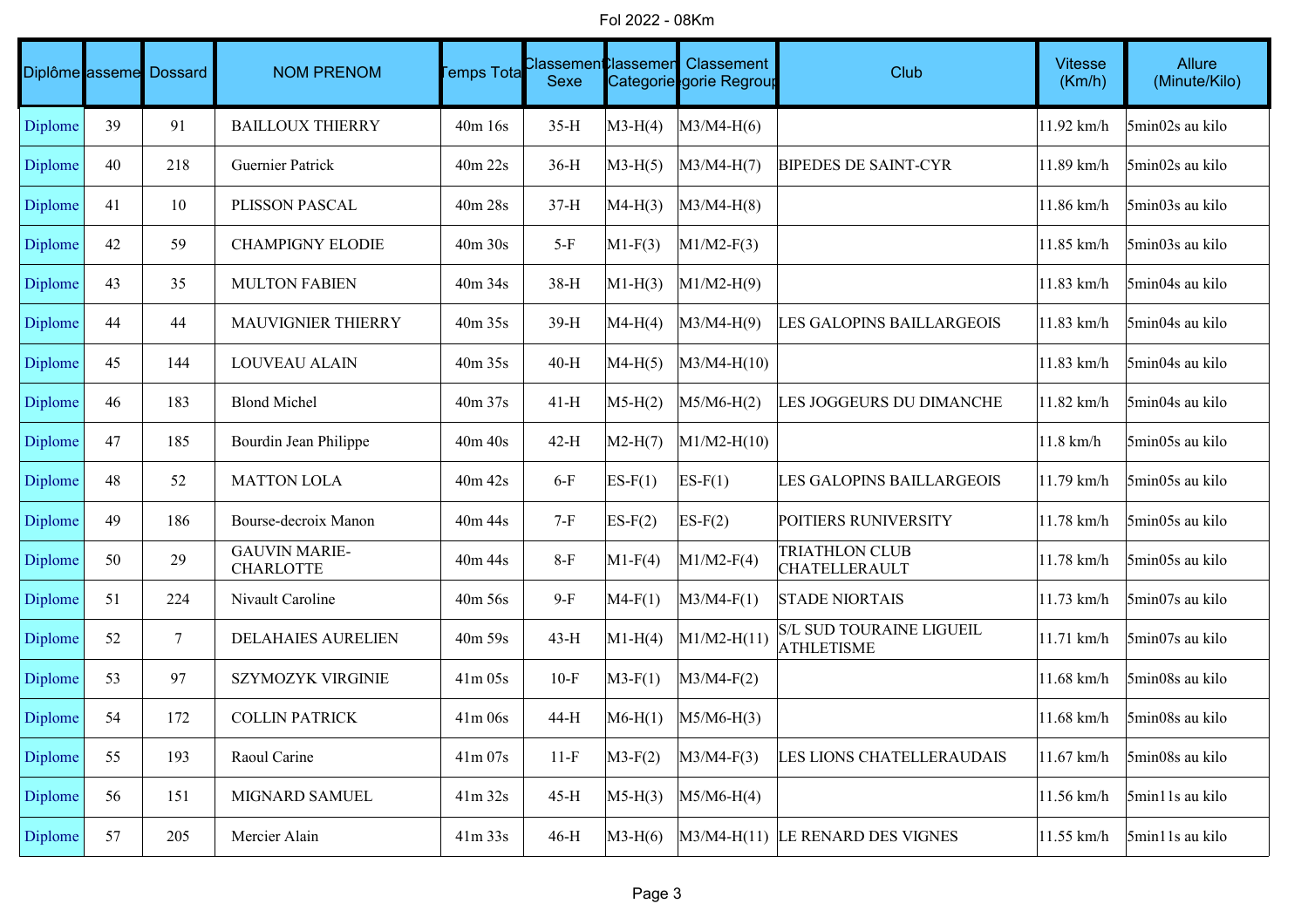Fol 2022 - 08Km

|         |    | Diplôme asseme Dossard | <b>NOM PRENOM</b>                       | <b>Femps Tota</b> | :lassemen <b>t</b> :lassemen<br>Sexe |           | Classement<br>Categorie gorie Regroup | Club                                   | <b>Vitesse</b><br>(Km/h) | Allure<br>(Minute/Kilo) |
|---------|----|------------------------|-----------------------------------------|-------------------|--------------------------------------|-----------|---------------------------------------|----------------------------------------|--------------------------|-------------------------|
| Diplome | 58 | 14                     | <b>BIROT PHILIPPE</b>                   | $41m$ 33s         | $47-H$                               | $M6-H(2)$ | $M5/M6-H(5)$                          |                                        | 11.55 km/h               | 5min11s au kilo         |
| Diplome | 59 | 8                      | <b>SIRE FLORIAN</b>                     | 41m 40s           | 48-H                                 | $SE-H(7)$ | $SE/M0-H(15)$                         |                                        | 11.52 km/h               | 5min12s au kilo         |
| Diplome | 60 | 135                    | <b>CHAMPION DAVID</b>                   | 41m 44s           | 49-H                                 | $M1-H(5)$ | $M1/M2-H(12)$                         |                                        | 11.5 km/h                | 5min13s au kilo         |
| Diplome | 61 | 82                     | <b>CHARRAUD STEPHANE</b>                | 41m 47s           | $50-H$                               | $MA-H(6)$ |                                       | M3/M4-H(12) VIENNE BIATHLON            | 11.49 km/h               | 5min13s au kilo         |
| Diplome | 62 | 110                    | TRANCHANT MARTIAL                       | $41m\,53s$        | $51-H$                               | $M1-H(6)$ |                                       | M1/M2-H(13) 42KM195 LE BLANC           | 11.46 km/h               | 5min14s au kilo         |
| Diplome | 63 | 93                     | <b>BERNARD AYMERIC</b>                  | $41m\,55s$        | $52-H$                               | $SE-H(8)$ | $SE/M0-H(16)$                         |                                        | 11.45 km/h               | 5min14s au kilo         |
| Diplome | 64 | 94                     | DOUSSOT DOMINIQUE                       | $41m\,57s$        | $53-H$                               | $M2-H(8)$ | $M1/M2-H(14)$                         | <b>TRIATHLON CLUB</b><br>CHATELLERAULT | 11.44 km/h               | 5min14s au kilo         |
| Diplome | 65 | 65                     | <b>CHAMPIGNY NICOLAS</b>                | 41m 59s           | 54-H                                 | $MO-H(9)$ | SE/M0-H(17)                           |                                        | 11.43 km/h               | 5min14s au kilo         |
| Diplome | 66 | 111                    | <b>WANLIN CAROLE</b>                    | $42m$ 11s         | $12-F$                               | $M2-F(1)$ | $M1/M2-F(5)$                          | COURS TOUJOURS LOUDUN                  | 11.38 km/h               | 5min16s au kilo         |
| Diplome | 67 | 96                     | MORISSET SOPHIE                         | 42m 23s           | $13-F$                               | $M2-F(2)$ | $M1/M2-F(6)$                          | <b>ENTENTE POITIERS ATHLE 86</b>       | 11.33 km/h               | 5min17s au kilo         |
| Diplome | 68 | 28                     | AUDAX JEAN-MICHEL                       | 42m31s            | 55-H                                 | $M5-H(4)$ | $M5/M6-H(6)$                          | <b>YZ TRAINE</b>                       | 11.29 km/h               | 5min18s au kilo         |
| Diplome | 69 | 202                    | Redouin Pauline                         | 42m 35s           | $14-F$                               | $M1-F(5)$ | $M1/M2-F(7)$                          |                                        | 11.27 km/h               | 5min19s au kilo         |
| Diplome | 70 | 201                    | Redouin Vincent                         | 42m 38s           | 56-H                                 | $M1-H(7)$ | $M1/M2-H(15)$                         |                                        | 11.26 km/h               | 5min19s au kilo         |
| Diplome | 71 | 71                     | <b>THOMAS AUDREY</b>                    | $42m$ $40s$       | $15-F$                               | $MO-F(2)$ | $SE/M0-F(3)$                          |                                        | 11.25 km/h               | 5min20s au kilo         |
| Diplome | 72 | 100                    | AUGRY JEAN-PHILIPPE                     | 42m 44s           | $57-H$                               | $MA-H(7)$ | $M3/M4-H(13)$                         |                                        | 11.23 km/h               | 5min20s au kilo         |
| Diplome | 73 | 138                    | DESCHAMPS JULIE                         | 42m 54s           | $16-F$                               | $SE-F(2)$ | $SE/M0-F(4)$                          |                                        | 11.19 km/h               | 5min21s au kilo         |
| Diplome | 74 | 147                    | <b>GUILLEMOTONIA</b><br><b>BERTRAND</b> | 43m 00s           | 58-H                                 | $M2-H(9)$ | $M1/M2-H(16)$                         |                                        | 11.16 km/h               | 5min22s au kilo         |
| Diplome | 75 | 32                     | DESCOURTIEUX REMI                       | 43m 04s           | 59-H                                 | $SE-H(9)$ | $SE/M0-H(18)$                         |                                        | 11.15 km/h               | 5min23s au kilo         |
| Diplome | 76 | 139                    | CHEDOZEAU FLORENT                       | 43m 11s           | $60-H$                               |           | $\vert$ SE-H(10) $\vert$ SE/M0-H(19)  |                                        | $11.12$ km/h             | 5min23s au kilo         |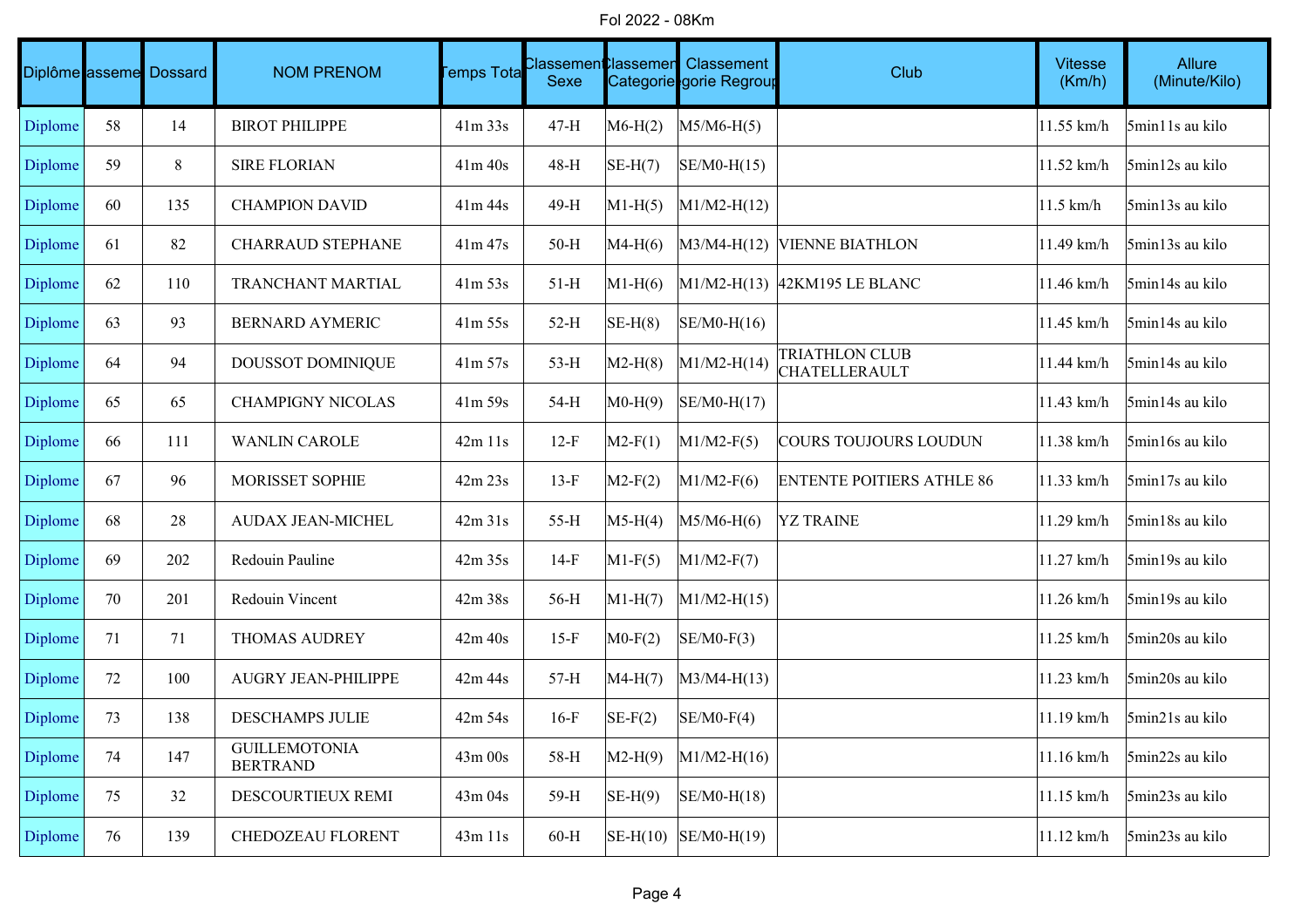Fol 2022 - 08Km

|         |    | Diplôme asseme Dossard | <b>NOM PRENOM</b>         | <b>Temps Tota</b> | :lassemen <b>t</b> :lassemen<br>Sexe |           | Classement<br>Categorie gorie Regroup | Club                                         | <b>Vitesse</b><br>(Km/h) | Allure<br>(Minute/Kilo) |
|---------|----|------------------------|---------------------------|-------------------|--------------------------------------|-----------|---------------------------------------|----------------------------------------------|--------------------------|-------------------------|
| Diplome | 77 | 214                    | Morisset Cassandre        | 43m 15s           | $17-F$                               | $CA-F(1)$ | $CA-F(1)$                             | LES RUNNEURS DES VIGNES                      | $ 11.1 \text{ km/h} $    | 5min24s au kilo         |
| Diplome | 78 | 114                    | <b>CHEDOZEAU FRANCIS</b>  | 43m 19s           | $61-H$                               | $M5-H(5)$ | $M5/M6-H(7)$                          | <b>OYRE</b>                                  | 11.08 km/h               | 5min24s au kilo         |
| Diplome | 79 | 170                    | MARTINEAU ISABELLE        | 44m 14s           | $18-F$                               | $M1-F(6)$ | $M1/M2-F(8)$                          |                                              | 10.85 km/h               | 5min31s au kilo         |
| Diplome | 80 | 47                     | NIBEAUDEAU JEAN-PIERRE    | 44m 18s           | $62-H$                               | $M5-H(6)$ | $M5/M6-H(8)$                          | <b>LES GALOPINS DES BOIS</b>                 | 10.84 km/h               | 5min32s au kilo         |
| Diplome | 81 | 109                    | <b>GANDOIN MICHEL</b>     | 44m 33s           | $63-H$                               | $M7-H(1)$ | $M7/M8-H(1)$                          |                                              | 10.77 km/h               | 5min34s au kilo         |
| Diplome | 82 | 152                    | <b>GUIONNET REMY</b>      | 44m 39s           | 64-H                                 | $M3-H(7)$ |                                       | M3/M4-H(14) RUNNING CLUB ST MAIXENT          | 10.75 km/h               | 5min34s au kilo         |
| Diplome | 83 | 208                    | Rousel Teo                | 44m 41s           | $65-H$                               | $ES-H(1)$ | $ES-H(1)$                             |                                              | 10.74 km/h               | 5min35s au kilo         |
| Diplome | 84 | 11                     | <b>SOUCHAUD DANIEL</b>    | 44m 42s           | 66-H                                 | $M8-H(1)$ | $M7/M8-H(2)$                          |                                              | 10.74 km/h               | 5min35s au kilo         |
| Diplome | 85 | 53                     | <b>BERNARD ALIZEE</b>     | 44m 44s           | $19-F$                               | $SE-F(3)$ | $SE/M0-F(5)$                          |                                              | 10.73 km/h               | 5min35s au kilo         |
| Diplome | 86 | 196                    | Smolinski Nadege          | 44m 44s           | $20-F$                               | $M2-F(3)$ | $M1/M2-F(9)$                          | <b>CA PICTAVE</b>                            | 10.73 km/h               | 5min35s au kilo         |
| Diplome | 87 | 146                    | DELAGE EOLLE              | 45m 08s           | $21-F$                               | $CA-F(2)$ | $CA-F(2)$                             |                                              | 10.64 km/h               | 5min38s au kilo         |
| Diplome | 88 | 9                      | SENNAVOINE JULIEN         | 45m 13s           | $67-H$                               | $M1-H(8)$ | $M1/M2-H(17)$                         |                                              | 10.62 km/h               | 5min39s au kilo         |
| Diplome | 89 | 212                    | <b>Bachellier Vanessa</b> | 45m 26s           | $22-F$                               | $MO-F(3)$ | $SE/M0-F(6)$                          | <b>SMAC</b>                                  | 10.56 km/h               | 5min40s au kilo         |
| Diplome | 90 | 66                     | COLLOT LAURENE            | 45m 28s           | $23-F$                               | $SE-F(4)$ | $SE/M0-F(7)$                          |                                              | 10.56 km/h               | 5min41s au kilo         |
| Diplome | 91 | 62                     | <b>BARKATI MONCEF</b>     | 45m 39s           | 68-H                                 | $M7-H(2)$ | $M7/M8-H(3)$                          |                                              | 10.51 km/h               | 5min42s au kilo         |
| Diplome | 92 | 199                    | Caille Celine             | 45m 42s           | $24-F$                               | $M1-F(7)$ | $M1/M2-F(10)$                         |                                              | 10.5 km/h                | 5min42s au kilo         |
| Diplome | 93 | 123                    | MEILLEAU RICHARD          | 45m 42s           | 69-H                                 | $MA-H(8)$ | $M3/M4-H(15)$ ASCORI                  |                                              | $10.5$ km/h              | 5min42s au kilo         |
| Diplome | 94 | 162                    | <b>LAMOUREUX SEVERINE</b> | 45m 51s           | $25-F$                               | $MO-F(4)$ | $SE/M0-F(8)$                          |                                              | 10.47 km/h               | 5min43s au kilo         |
| Diplome | 95 | 190                    | Clement Richard           | 45m 51s           | 70-H                                 |           | $MO-H(10)$ SE/M0-H(20)                | ASSOCIATION DES COUREURS DE<br><b>LOCHES</b> | 10.47 km/h               | 5min43s au kilo         |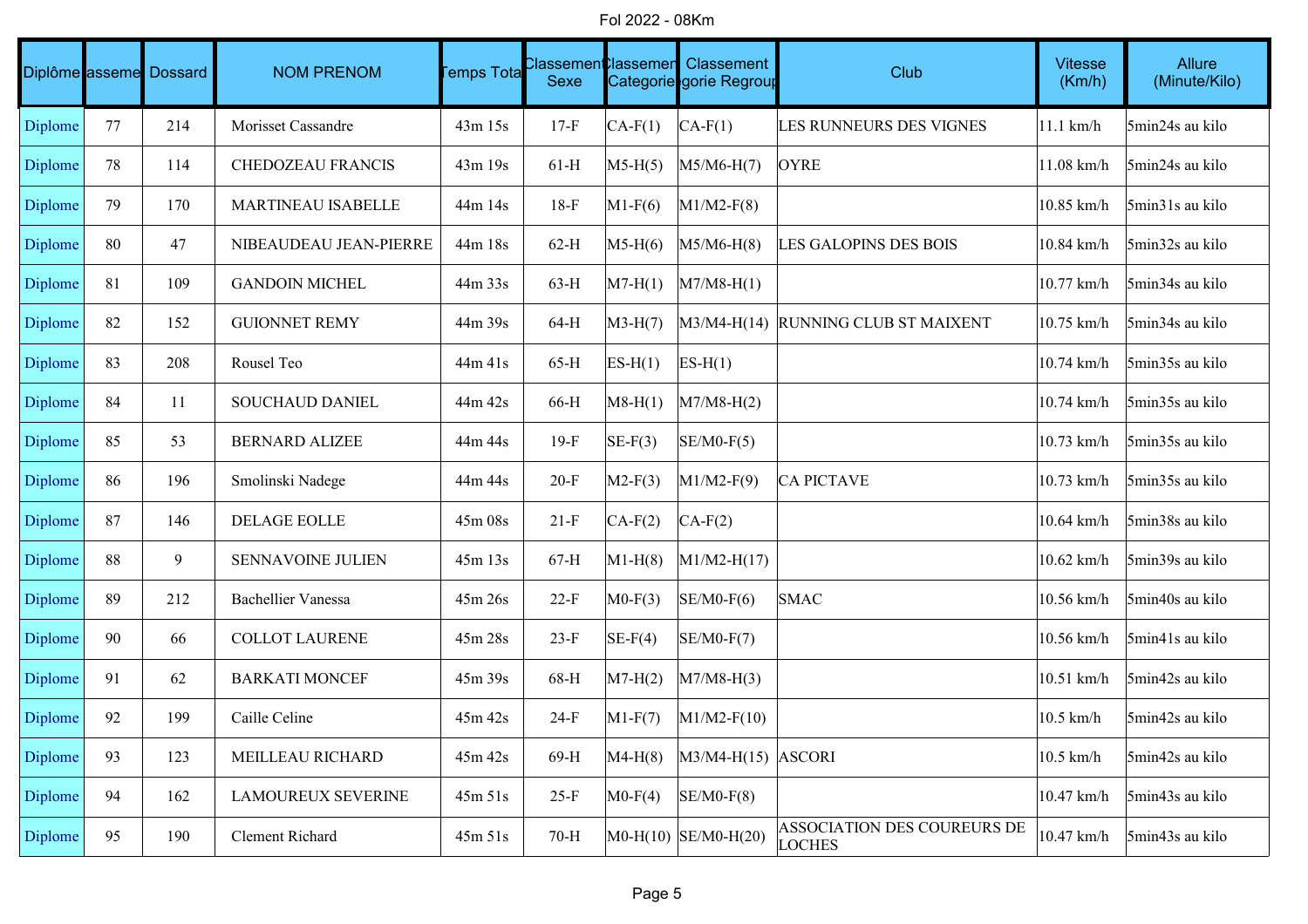Fol 2022 - 08Km

|         |     | Diplôme asseme Dossard | <b>NOM PRENOM</b>           | <b>Temps Tota</b> | :lassemen <b>t</b> :lassemen<br>Sexe |           | Classement<br>Categorie gorie Regroup | Club                                               | <b>Vitesse</b><br>(Km/h) | Allure<br>(Minute/Kilo) |
|---------|-----|------------------------|-----------------------------|-------------------|--------------------------------------|-----------|---------------------------------------|----------------------------------------------------|--------------------------|-------------------------|
| Diplome | 96  | 171                    | MOINE JOEL                  | 45m 54s           | $71-H$                               | $MA-H(9)$ |                                       | M3/M4-H(16) LES TROTTEURS DU PINAIL                | 10.46 km/h               | 5min44s au kilo         |
| Diplome | 97  | 179                    | <b>GENDRE CENDRINE</b>      | 45m 55s           | $26-F$                               | $M3-F(3)$ | $M3/M4-F(4)$                          | COURIR DANS CHATELLERAULT                          | $10.45$ km/h             | 5min44s au kilo         |
| Diplome | 98  | 70                     | <b>JUTANT ADRIEN</b>        | 46m 06s           | $72-H$                               | $M1-H(9)$ | $M1/M2-H(18)$                         |                                                    | 10.41 km/h               | 5min45s au kilo         |
| Diplome | 99  | 36                     | <b>MARTIN JEAN FRANCOIS</b> | 46m 07s           | $73-H$                               | $M7-H(3)$ | $M7/M8-H(4)$                          |                                                    | 10.41 km/h               | 5min45s au kilo         |
| Diplome | 100 | 119                    | DARDENTE GERALDINE          | 46m 27s           | $27-F$                               | $M2-F(4)$ | $M1/M2-F(11)$ ASCORI                  |                                                    | 10.33 km/h               | 5min48s au kilo         |
| Diplome | 101 | 42                     | <b>VIDAL CHRISTELLE</b>     | 46m 37s           | $28-F$                               | $M1-F(8)$ | $M1/M2-F(12)$                         |                                                    | $10.3$ km/h              | 5min49s au kilo         |
| Diplome | 102 | 26                     | <b>GODEAU NATHALIE</b>      | 46m 42s           | $29-F$                               | $M1-F(9)$ | $M1/M2-F(13)$ ASCORI                  |                                                    | 10.28 km/h               | 5min50s au kilo         |
| Diplome | 103 | 149                    | <b>GAUVIN ARNAUD</b>        | 46m 42s           | 74-H                                 |           | $ML-H(10)$ $ML/M2-H(19)$              |                                                    | 10.28 km/h               | 5min50s au kilo         |
| Diplome | 104 | 74                     | MONTUORI GUILLAUME          | 47m 09s           | $75-H$                               |           | $MA2-H(10)$ $M1/M2-H(20)$             |                                                    | 10.18 km/h               | 5min53s au kilo         |
| Diplome | 105 | 67                     | <b>LAMBERT ADELE</b>        | 47m 12s           | $30-F$                               | $SE-F(5)$ | $SE/M0-F(9)$                          |                                                    | 10.17 km/h               | 5min54s au kilo         |
| Diplome | 106 | 5                      | <b>MARTIN PATRICK</b>       | 47m 32s           | 76-H                                 | $M6-H(3)$ | $M5/M6-H(9)$                          | LES LENTS DU POITOU                                | $ 10.1 \text{ km/h} $    | 5min56s au kilo         |
| Diplome | 107 | 92                     | <b>AVRIL TONY</b>           | 47m 33s           | $77-H$                               |           | $MO-H(11)$ SE/M0-H(21)                | <b>ASCORI</b>                                      | 10.09 km/h               | 5min56s au kilo         |
| Diplome | 108 | 222                    | <b>Guyonnet Vincent</b>     | 47m 37s           | 78-H                                 |           | $MO-H(12)$ SE/M0-H(22)                |                                                    | 10.08 km/h               | 5min57s au kilo         |
| Diplome | 109 | 83                     | ANGILBERT DOMINIQUE         | 47m 47s           | 79-H                                 | $M3-H(8)$ | $M3/M4-H(17)$                         | <b>VIENNE BIATHLON</b>                             | 10.05 km/h               | 5min58s au kilo         |
| Diplome | 110 | 95                     | <b>GAMON LAURA</b>          | $47m\,53s$        | $31-F$                               | $MO-F(5)$ | $SE/M0-F(10)$                         | <b>RUNNING CLUB ST MAIXENT</b>                     | $ 10.02 \text{ km/h} $   | 5min59s au kilo         |
| Diplome | 111 | 63                     | LEUSIE CLEMENCE             | 47m 53s           | $32-F$                               | $SE-F(6)$ | $SE/M0-F(11)$                         |                                                    | 10.02 km/h               | 5min59s au kilo         |
| Diplome | 112 | 80                     | PROUST ANNE-CLAIRE          | 48m 00s           | $33-F$                               | $SE-F(7)$ | $SE/M0-F(12)$                         |                                                    | $10 \text{ km/h}$        | 6min00s au kilo         |
| Diplome | 113 | 51                     | TOURENNE JULIEN             | 48m 01s           | $80-H$                               |           |                                       | $ML-H(11)$ $ML/M2-H(21)$ LES LIONS CHATELLERAUDAIS | $10 \text{ km/h}$        | 6min00s au kilo         |
| Diplome | 114 | 61                     | <b>JOLI JULIEN</b>          | 48m 02s           | $81-H$                               |           | $M1-H(12)$ $M1/M2-H(22)$              | LES LIONS CHATELLERAUDAIS                          | $9.99$ km/h              | 6min00s au kilo         |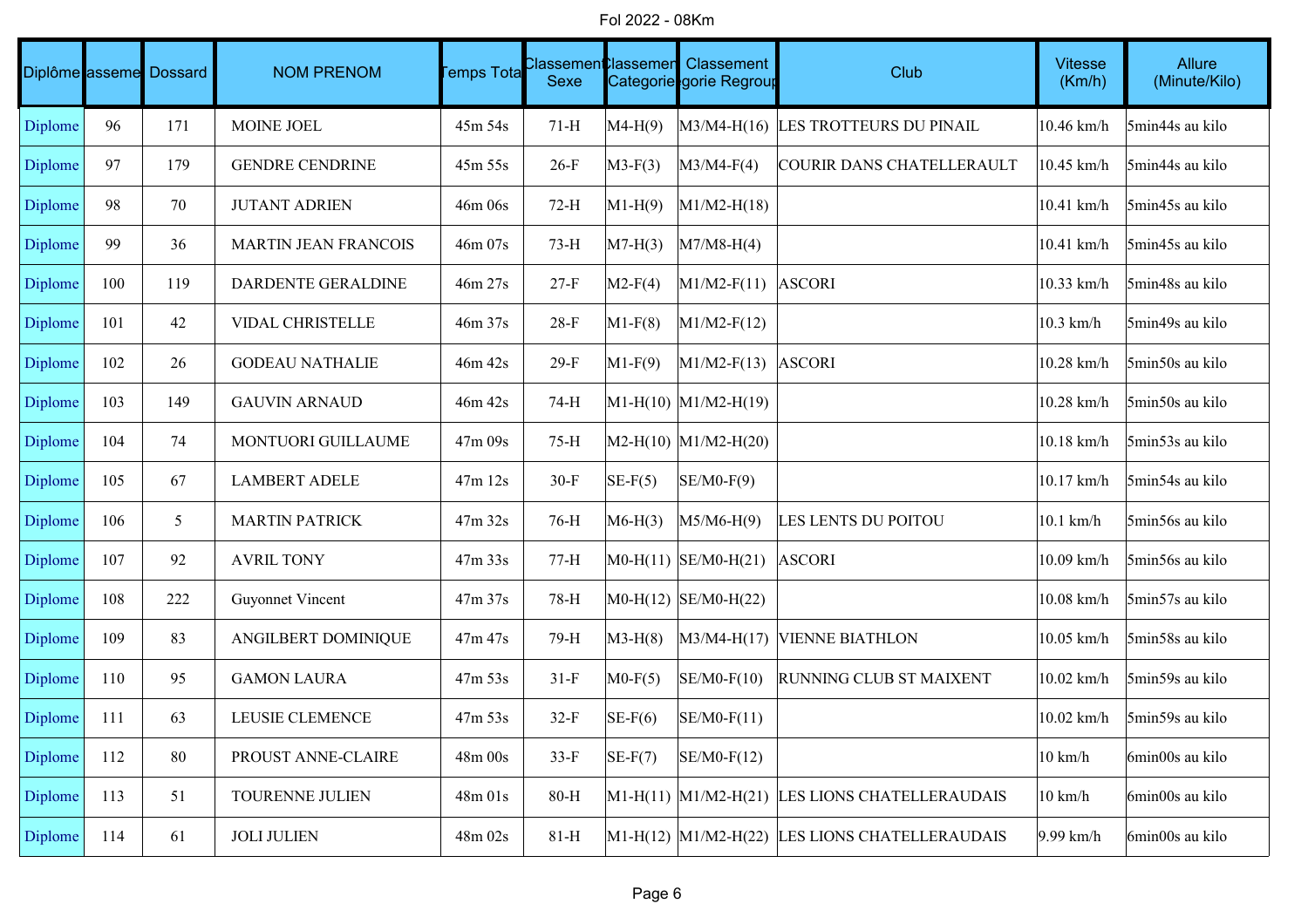Fol 2022 - 08Km

|         |     | Diplôme asseme Dossard | <b>NOM PRENOM</b>        | <b>Temps Tota</b> | :lassemen <b>t</b> :lassemen<br>Sexe |            | Classement<br>Categorie gorie Regroup | Club                                               | <b>Vitesse</b><br>(Km/h) | Allure<br>(Minute/Kilo) |
|---------|-----|------------------------|--------------------------|-------------------|--------------------------------------|------------|---------------------------------------|----------------------------------------------------|--------------------------|-------------------------|
| Diplome | 115 | 58                     | PORTRON GABRIEL          | 48m 07s           | $82-H$                               | $JU-H(4)$  | $JU-H(4)$                             |                                                    | $9.98$ km/h              | 6min00s au kilo         |
| Diplome | 116 | 88                     | <b>LERBOUR BAPTISTE</b>  | 48m 13s           | 83-H                                 | $SE-H(11)$ | $SE/M0-H(23)$                         |                                                    | $9.96$ km/h              | 6min01s au kilo         |
| Diplome | 117 | 87                     | <b>CHENEAU AMELIE</b>    | 48m 13s           | 34-F                                 | $SE-F(8)$  | $SE/M0-F(13)$                         |                                                    | $9.96$ km/h              | 6min01s au kilo         |
| Diplome | 118 | 90                     | <b>MARTIN LOUISE</b>     | 48m 15s           | $35-F$                               | $JU-F(1)$  | $JU-F(1)$                             | <b>ENTENTE POITIERS ATHLE 86</b>                   | $9.95$ km/h              | 6min01s au kilo         |
| Diplome | 119 | 89                     | MARTIN EMMANUEL          | 48m 16s           | 84-H                                 |            |                                       | $M2-H(11)$ $M1/M2-H(23)$ ENTENTE POITIERS ATHLE 86 | $9.94$ km/h              | 6min02s au kilo         |
| Diplome | 120 | 127                    | RONDEAU ADELINE          | 48m 22s           | $36-F$                               |            | $M1-F(10)$ $M1/M2-F(14)$              | 42KM195 LE BLANC                                   | $9.92$ km/h              | 6min02s au kilo         |
| Diplome | 121 | 69                     | CHAULET LAURINE          | 48m 22s           | $37-F$                               | $SE-F(9)$  | $SE/M0-F(14)$                         | $ 42KM195$ LE BLANC                                | $9.92$ km/h              | 6min02s au kilo         |
| Diplome | 122 | 19                     | <b>MEUNIER AURELIE</b>   | 48m 29s           | $38-F$                               |            | $ M1-F(11)  M1/M2-F(15) $             |                                                    | $9.9$ km/h               | 6min03s au kilo         |
| Diplome | 123 | 76                     | PROUST KARINE            | 48m 31s           | $39-F$                               | $M2-F(5)$  |                                       | M1/M2-F(16) LES CAVALEURS DU CLAIN                 | $9.89$ km/h              | 6min03s au kilo         |
| Diplome | 124 | 115                    | <b>BRISSEAU GUY</b>      | 48m 41s           | 85-H                                 | $M5-H(7)$  | $M5/M6-H(10)$ ASCORI                  |                                                    | $9.86$ km/h              | 6min05s au kilo         |
| Diplome | 125 | 215                    | Chaumet-gilard Stephanie | 48m 42s           | $40-F$                               | $MO-F(6)$  | $SE/M0-F(15)$                         |                                                    | $9.86$ km/h              | 6min05s au kilo         |
| Diplome | 126 | 33                     | <b>SARRAZIN JESSICA</b>  | 49m 02s           | $41-F$                               | $SE-F(10)$ | $SE/M0-F(16)$                         |                                                    | $9.79$ km/h              | 6min07s au kilo         |
| Diplome | 127 | 31                     | <b>BASSEREAU SARAH</b>   | 49m 03s           | $42-F$                               | $SE-F(11)$ | $SE/M0-F(17)$                         |                                                    | $9.79$ km/h              | 6min07s au kilo         |
| Diplome | 128 | 49                     | <b>GUILLEMIN PIERRE</b>  | 49m 05s           | 86-H                                 | $SE-H(12)$ | $SE/M0-H(24)$                         |                                                    | $9.78$ km/h              | 6min08s au kilo         |
| Diplome | 129 | 113                    | THIMONIER PIERRE         | 49m06s            | 87-H                                 |            | $MA-H(10)$ $M3/M4-H(18)$ ASCORI       |                                                    | $9.78$ km/h              | 6min08s au kilo         |
| Diplome | 130 | 20                     | <b>BEGUE MARION</b>      | 49m 09s           | $43-F$                               | $MO-F(7)$  | $SE/M0-F(18)$                         | LES GALOPINS BAILLARGEOIS                          | $9.77$ km/h              | 6min08s au kilo         |
| Diplome | 131 | 50                     | <b>DULAC ISABELLE</b>    | 49m 09s           | 44-F                                 |            | $ M1-F(12)$ $ M1/M2-F(17)$            | <b>CODE RUN</b>                                    | $9.77$ km/h              | 6min08s au kilo         |
| Diplome | 132 | 38                     | <b>FAGOT NICOLE</b>      | 49m 09s           | $45-F$                               | $M4-F(2)$  | $M3/M4-F(5)$                          | LES GALOPINS BAILLARGEOIS                          | $9.77$ km/h              | 6min08s au kilo         |
| Diplome | 133 | 209                    | Dubort Colette           | 49m 10s           | $46-F$                               | $M3-F(4)$  | $M3/M4-F(6)$                          | LES CAVALEURS DU CLAIN                             | $9.76$ km/h              | 6min08s au kilo         |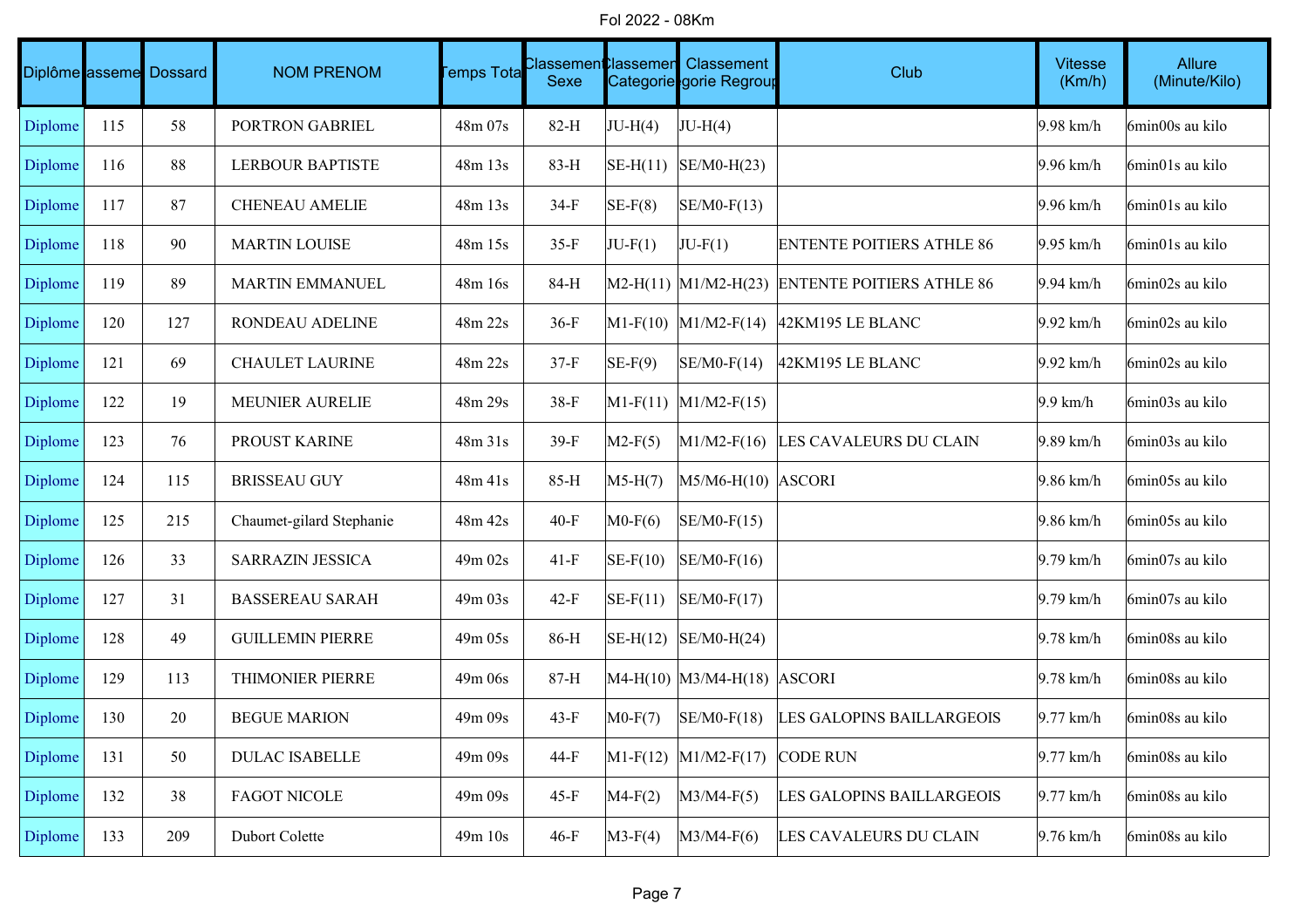Fol 2022 - 08Km

|         |     | Diplôme asseme Dossard | <b>NOM PRENOM</b>            | Temps Tota  | Classement<br>Sexe | <b>Classemen</b> | Classement<br>Categorie gorie Regrour | Club                                               | <b>Vitesse</b><br>(Km/h) | Allure<br>(Minute/Kilo) |
|---------|-----|------------------------|------------------------------|-------------|--------------------|------------------|---------------------------------------|----------------------------------------------------|--------------------------|-------------------------|
| Diplome | 134 | 79                     | <b>LAUNAY FRANCOISE</b>      | 49m 10s     | $47-F$             | $M2-F(6)$        | $M1/M2-F(18)$                         |                                                    | $9.76$ km/h              | 6min08s au kilo         |
| Diplome | 135 | 206                    | Romain Linda                 | 49m 12s     | $48-F$             | $M2-F(7)$        | $M1/M2-F(19)$                         | <b>JOGGERS DU DIMANCHE</b>                         | $9.76$ km/h              | 6min09s au kilo         |
| Diplome | 136 | 132                    | <b>MOUTON BRIGITTE</b>       | 49m 13s     | $49-F$             | $MA-F(3)$        | $M3/M4-F(7)$                          | LES JOGGEURS DU DIMANCHE                           | $9.75$ km/h              | 6min09s au kilo         |
| Diplome | 137 | 106                    | <b>PASQUIER ZOE</b>          | 49m 13s     | $50-F$             | $SE-F(12)$       | $SE/M0-F(19)$                         |                                                    | $9.75$ km/h              | 6min09s au kilo         |
| Diplome | 138 | 140                    | <b>GIRARD CAMILLE</b>        | 49m 15s     | $51-F$             | $JU-F(2)$        | $JU-F(2)$                             |                                                    | $9.75$ km/h              | 6min09s au kilo         |
| Diplome | 139 | 189                    | <b>Clement Michel</b>        | $49m$ $20s$ | 88-H               | $M6-H(4)$        | M5/M6-H(11)                           | ASSOCIATION DES COUREURS DE<br><b>LOCHES</b>       | $9.73$ km/h              | 6min10s au kilo         |
| Diplome | 140 | 198                    | Vuillemot Claire             | 49m 21s     | $52-F$             |                  | $M1-F(13)$ $M1/M2-F(20)$              | LENCLOITRE JOGGING CLUB                            | $9.73$ km/h              | 6min10s au kilo         |
| Diplome | 141 | 124                    | MEILLEAU ISABELLE            | 49m 28s     | $53-F$             | $MA-F(4)$        | $M3/M4-F(8)$                          | <b>ASCORI</b>                                      | $9.7$ km/h               | 6min11s au kilo         |
| Diplome | 142 | 81                     | <b>CHAUMET BERNARD</b>       | 50m 06s     | 89-H               | $M6-H(5)$        | M5/M6-H(12)                           |                                                    | $9.58$ km/h              | 6min15s au kilo         |
| Diplome | 143 | 98                     | <b>GUYOT CAROLE</b>          | 50m 07s     | 54-F               | $M3-F(5)$        | $M3/M4-F(9)$                          | TRI ATHLON CLUB<br><b>CHATELLERAULT</b>            | $9.58$ km/h              | 6min15s au kilo         |
| Diplome | 144 | 55                     | <b>DAUTRY LAURENT</b>        | 50m 12s     | 90-H               |                  | $ M1-H(13) M1/M2-H(24) $              | <b>ENTENTE POITIERS ATHLE 86</b>                   | $9.56$ km/h              | 6min16s au kilo         |
| Diplome | 145 | 99                     | <b>CHENEBAUD FRANCOISE</b>   | 50m 15s     | $55-F$             | $M6-F(1)$        | $M5/M6-F(1)$                          | <b>RUN IN VIGNES</b>                               | $9.55$ km/h              | 6min16s au kilo         |
| Diplome | 146 | 166                    | <b>BRUNET OLIVIER</b>        | 50m 15s     | $91-H$             |                  |                                       | $MA-H(11)$ $M3/M4-H(19)$ ENTENTE POITIERS ATHLE 86 | $9.55$ km/h              | 6min16s au kilo         |
| Diplome | 147 | 221                    | <b>Bertrand Marie-france</b> | 50m 27s     | $56-F$             | $M6-F(2)$        | $M5/M6-F(2)$                          | LES CAVALEURS DU CLAIN                             | $9.51$ km/h              | 6min18s au kilo         |
| Diplome | 148 | 60                     | <b>RANCHER DOMINIQUE</b>     | 50m 34s     | $57-F$             | $MA-F(5)$        | $M3/M4-F(10)$                         |                                                    | 9.49 km/h                | 6min19s au kilo         |
| Diplome | 149 | 105                    | <b>RENARD ALAIN</b>          | 50m 34s     | 92-H               | $M5-H(8)$        | $M5/M6-H(13)$                         |                                                    | $9.49$ km/h              | 6min19s au kilo         |
| Diplome | 150 | 141                    | CHEDOZEAU MARINE             | 50m 43s     | 58-F               | $MO-F(8)$        | $SE/M0-F(20)$                         |                                                    | $9.46$ km/h              | 6min20s au kilo         |
| Diplome | 151 | 23                     | <b>HUSSON ARNAUD</b>         | 50m 44s     | 93-H               |                  | $\vert$ SE-H(13) $\vert$ SE/M0-H(25)  |                                                    | $9.46$ km/h              | 6min20s au kilo         |
| Diplome | 152 | 167                    | <b>DELPHIN NICOLAS</b>       | 50m 56s     | 94-H               |                  |                                       | M2-H(12) M1/M2-H(25) COURIR DANS CHATELLERAULT     | $9.42$ km/h              | 6min22s au kilo         |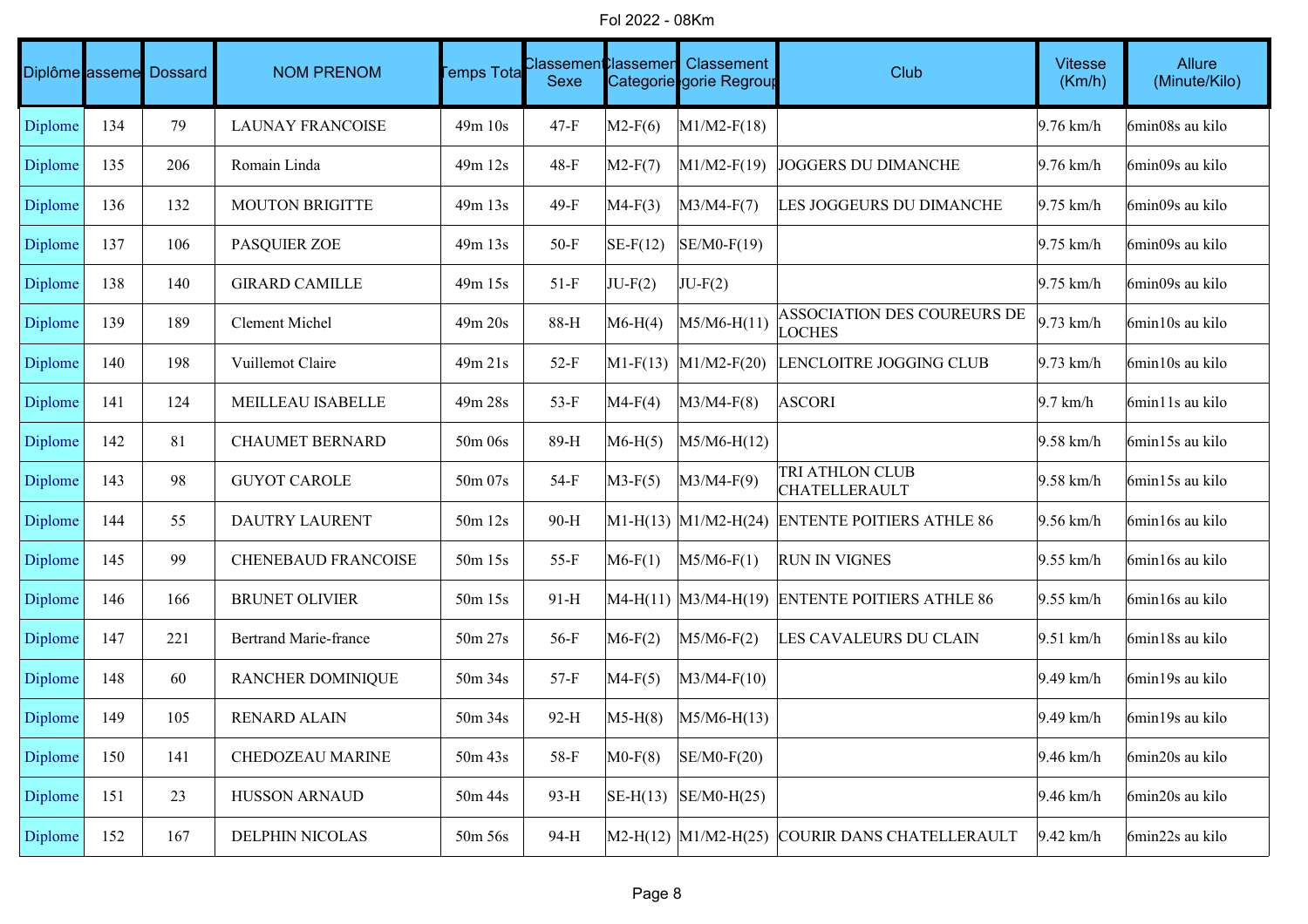Fol 2022 - 08Km

|         |     | Diplôme asseme Dossard | <b>NOM PRENOM</b>                   | <b>Temps Tota</b> | <b>Classement</b> lassemen<br>Sexe |            | Classement<br>Categorie gorie Regroup | Club                                            | <b>Vitesse</b><br>(Km/h) | Allure<br>(Minute/Kilo) |
|---------|-----|------------------------|-------------------------------------|-------------------|------------------------------------|------------|---------------------------------------|-------------------------------------------------|--------------------------|-------------------------|
| Diplome | 153 | 104                    | PROUX FREDERIC                      | 51m 12s           | 95-H                               |            | $MA2-H(13)$ $M1/M2-H(26)$             |                                                 | $9.38$ km/h              | 6min24s au kilo         |
| Diplome | 154 | 68                     | <b>LAMBERT JOELLE</b>               | $51m$ 14s         | 59-F                               | $MA-F(6)$  | $M3/M4-F(11)$                         |                                                 | $9.37$ km/h              | 6min24s au kilo         |
| Diplome | 155 | 191                    | Le Huec Fabrice                     | 51m 17s           | 96-H                               | $M6-H(6)$  | $M5/M6-H(14)$                         |                                                 | $9.36$ km/h              | 6min24s au kilo         |
| Diplome | 156 | 3                      | DUFRENNE CHRISTELLE                 | 51m 20s           | $60-F$                             | $M3-F(6)$  | $M3/M4-F(12)$                         | LES RUNNEURS DES VIGNES                         | $9.35$ km/h              | 6min25s au kilo         |
| Diplome | 157 | 30                     | RANCHER FREDERIC                    | 51m 23s           | 97-H                               | $M5-H(9)$  | $M5/M6-H(15)$                         |                                                 | $9.34$ km/h              | 6min25s au kilo         |
| Diplome | 158 | 219                    | Cailler Julie                       | 51m 26s           | $61-F$                             |            | $\text{M1-F}(14)$ M1/M2-F(21)         | LES LIONS CHATELLERAUDAIS                       | $9.33$ km/h              | 6min25s au kilo         |
| Diplome | 159 | 101                    | <b>CARLE VERONIQUE</b>              | 51m31s            | $62-F$                             | $M3-F(7)$  | $M3/M4-F(13)$                         | <b>TRIATHLON CLUB</b><br><b>CHATELLERAULT</b>   | $9.32$ km/h              | 6min26s au kilo         |
| Diplome | 160 | 165                    | <b>LEDROIT DANIEL</b>               | 51m 34s           | 98-H                               | $M3-H(9)$  | $M3/M4-H(20)$                         |                                                 | $9.31$ km/h              | 6min26s au kilo         |
| Diplome | 161 | 225                    | Lacourt Sonia                       | $51m$ 43s         | $63-F$                             | $SE-F(13)$ | $SE/M0-F(21)$                         | POITIERS RUN UNIVERSITE                         | $9.28$ km/h              | 6min27s au kilo         |
| Diplome | 162 | 86                     | MARTIN ANNE PASCALE                 | 51m 46s           | $64-F$                             | $MA-F(7)$  | $M3/M4-F(14)$                         | <b>CODE RUN</b>                                 | $9.27$ km/h              | 6min28s au kilo         |
| Diplome | 163 | 226                    | <b>Bureau David</b>                 | 52m 15s           | 99-H                               |            | $M3-H(10)$ $M3/M4-H(21)$ PANZOULT     |                                                 | $9.19$ km/h              | 6min31s au kilo         |
| Diplome | 164 | 175                    | CHOLLET CASSANDRA                   | 52m 22s           | $65-F$                             | $SE-F(14)$ | $SE/M0-F(22)$                         |                                                 | $9.17$ km/h              | 6min32s au kilo         |
| Diplome | 165 | 160                    | PERDREAU LAURENT                    | 52m 25s           | $100-H$                            |            | $MA-H(12)$ $M3/M4-H(22)$              |                                                 | $9.16$ km/h              | 6min33s au kilo         |
| Diplome | 166 | 25                     | <b>FRUGIER LEA</b>                  | 52m 26s           | 66-F                               | $SE-F(15)$ | $SE/M0-F(23)$                         | TRIATHLON JOUE LES TOURS                        | $9.15$ km/h              | 6min33s au kilo         |
| Diplome | 167 | 157                    | <b>BILLARD BRUNO</b>                | 52m 27s           | $101-H$                            |            |                                       | $MA-H(13)$ $M3/M4-H(23)$ E.A.P. CHATELLERAUDAIS | $9.15$ km/h              | 6min33s au kilo         |
| Diplome | 168 | 159                    | <b>BERNARD KARL</b>                 | 52m 32s           | $102-H$                            |            | $ M3-H(11) M3/M4-H(24) $              |                                                 | $9.14$ km/h              | 6min34s au kilo         |
| Diplome | 169 | 130                    | VIEIRA COUTINHO<br><b>GHISLAINE</b> | 52m 43s           | $67-F$                             | $M3-F(8)$  | $M3/M4-F(15)$                         |                                                 | $9.11$ km/h              | 6min35s au kilo         |
| Diplome | 170 | 188                    | Caillaud Angelique                  | 52m 47s           | 68-F                               | $MO-F(9)$  | $SE/M0-F(24)$                         | <b>LES GAZELLES ANTRAN</b>                      | $9.09$ km/h              | 6min35s au kilo         |
| Diplome | 171 | 164                    | <b>FAURIEL MARIE</b>                | 52m 51s           | $69-F$                             | $SE-F(16)$ | $SE/M0-F(25)$                         |                                                 | $9.08$ km/h              | 6min36s au kilo         |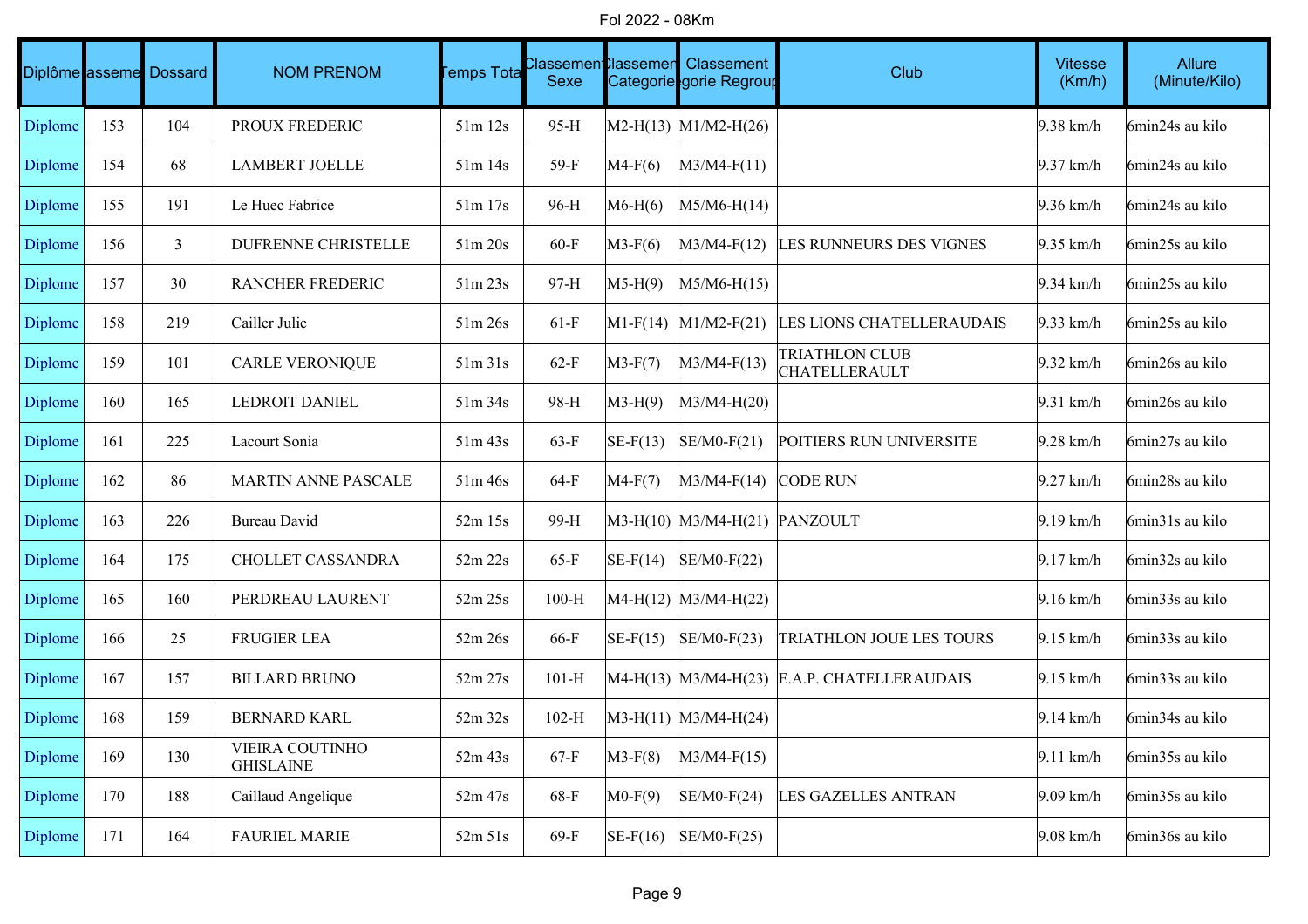Fol 2022 - 08Km

|                |     | Diplôme asseme Dossard | <b>NOM PRENOM</b>         | <b>Temps Tota</b> | :lassemen<br>Sexe | : lassemen | Classement<br>Categorie gorie Regroup | Club                                         | <b>Vitesse</b><br>(Km/h) | Allure<br>(Minute/Kilo) |
|----------------|-----|------------------------|---------------------------|-------------------|-------------------|------------|---------------------------------------|----------------------------------------------|--------------------------|-------------------------|
| Diplome        | 172 | 192                    | Pisani Bruno              | 52m 58s           | $103-H$           |            | $MO-H(13)$ SE/M0-H(26)                |                                              | $9.06$ km/h              | 6min37s au kilo         |
| Diplome        | 173 | 78                     | <b>MENANT LAETITIA</b>    | 52m 58s           | $70-F$            | $SE-F(17)$ | $SE/M0-F(26)$                         |                                              | $9.06$ km/h              | 6min37s au kilo         |
| Diplome        | 174 | $\mathbf{1}$           | NICOLAS DELPHINE          | 52m 58s           | $71-F$            | $M3-F(9)$  | $M3/M4-F(16)$                         |                                              | $9.06$ km/h              | 6min37s au kilo         |
| Diplome        | 175 | 48                     | <b>BOSSARD FANNY</b>      | 53m 01s           | $72-F$            |            | $M1-F(15)$ $M1/M2-F(22)$              | <b>CAVALEUR DU CLAIN</b>                     | $9.05$ km/h              | 6min37s au kilo         |
| Diplome        | 176 | 43                     | BERTRAND CHRISTELLE       | 53m 04s           | $73-F$            | $MA-F(8)$  | $M3/M4-F(17)$                         | SAINTE MAURE ATHLETIC CLUB*                  | $9.05$ km/h              | 6min38s au kilo         |
| Diplome        | 177 | 216                    | <b>Busseau Herve</b>      | 53m 16s           | $104-H$           |            | $M3-H(12)$ $M3/M4-H(25)$              | <b>TRIATHLON CLUB</b><br><b>CHATELLERAUL</b> | $9.01$ km/h              | 6min39s au kilo         |
| Diplome        | 178 | 217                    | <b>Busseau Marylene</b>   | 53m 17s           | $74-F$            |            | $M3-F(10)$ $M3/M4-F(18)$              |                                              | $9.01$ km/h              | 6min39s au kilo         |
| Diplome        | 179 | 121                    | MEILLEAU HELENE           | 53m 18s           | $75-F$            |            | $ M3-F(11)  M3/M4-F(19) $             | <b>ASCORI</b>                                | $9.01$ km/h              | 6min39s au kilo         |
| Diplome        | 180 | 154                    | RENOUX BRUNO              | 53m 25s           | $105-H$           |            | $\vert$ SE-H(14) $\vert$ SE/M0-H(27)  |                                              | 8.99 km/h                | 6min40s au kilo         |
| Diplome        | 181 | 118                    | MEILLEAU MICHELE          | 53m 26s           | $76-F$            | $M6-F(3)$  | $M5/M6-F(3)$                          | <b>ASCORI</b>                                | 8.98 km/h                | 6min40s au kilo         |
| Diplome        | 182 | 148                    | VIOUX VIRGINIE            | 53m 34s           | $77-F$            |            | $M1-F(16)$ $M1/M2-F(23)$              | 42KM195 LE BLANC                             | 8.96 km/h                | 6min41s au kilo         |
| Diplome        | 183 | 17                     | <b>CLAVERIE PHILIPPE</b>  | 53m 56s           | $106-H$           |            | $M3-H(13)$ $M3/M4-H(26)$              |                                              | $8.9 \text{ km/h}$       | 6min44s au kilo         |
| Diplome        | 184 | 107                    | <b>BROUTE ANNE-CECILE</b> | 54m 18s           | 78-F              | $M2-F(8)$  | $M1/M2-F(24)$                         |                                              | 8.84 km/h                | 6min47s au kilo         |
| Diplome        | 185 | 108                    | PANETIER SEBASTIEN        | 54m 18s           | $107-H$           |            | $ M2-H(14)$ $ M1/M2-H(27)$            |                                              | 8.84 km/h                | 6min47s au kilo         |
| Diplome        | 186 | 207                    | Roussel Thierry           | 54m 41s           | $108-H$           |            | $MA-H(14)$ M3/M4-H(27)                |                                              | 8.78 km/h                | 6min50s au kilo         |
| Diplome        | 187 | 158                    | NICOLAS ENZO              | 54m 49s           | $109-H$           | $CA-H(4)$  | $CA-H(4)$                             |                                              | 8.76 km/h                | 6min51s au kilo         |
| Diplome        | 188 | 173                    | <b>CROZETIERE PIERRE</b>  | 54m 53s           | $110-H$           |            | $ M3-H(14)$ $ M3/M4-H(28)$            |                                              | $8.75$ km/h              | 6min51s au kilo         |
| <b>Diplome</b> | 189 | 161                    | LAMOUREUX BERNARD         | 54m 59s           | $111-H$           | $M7-H(4)$  | $M7/M8-H(5)$                          |                                              | $8.73$ km/h              | 6min52s au kilo         |
| Diplome        | 190 | 40                     | <b>JACQUOT GILDAS</b>     | 55m 05s           | $112-H$           |            | $M2-H(15)$ $M1/M2-H(28)$              |                                              | 8.71 km/h                | 6min53s au kilo         |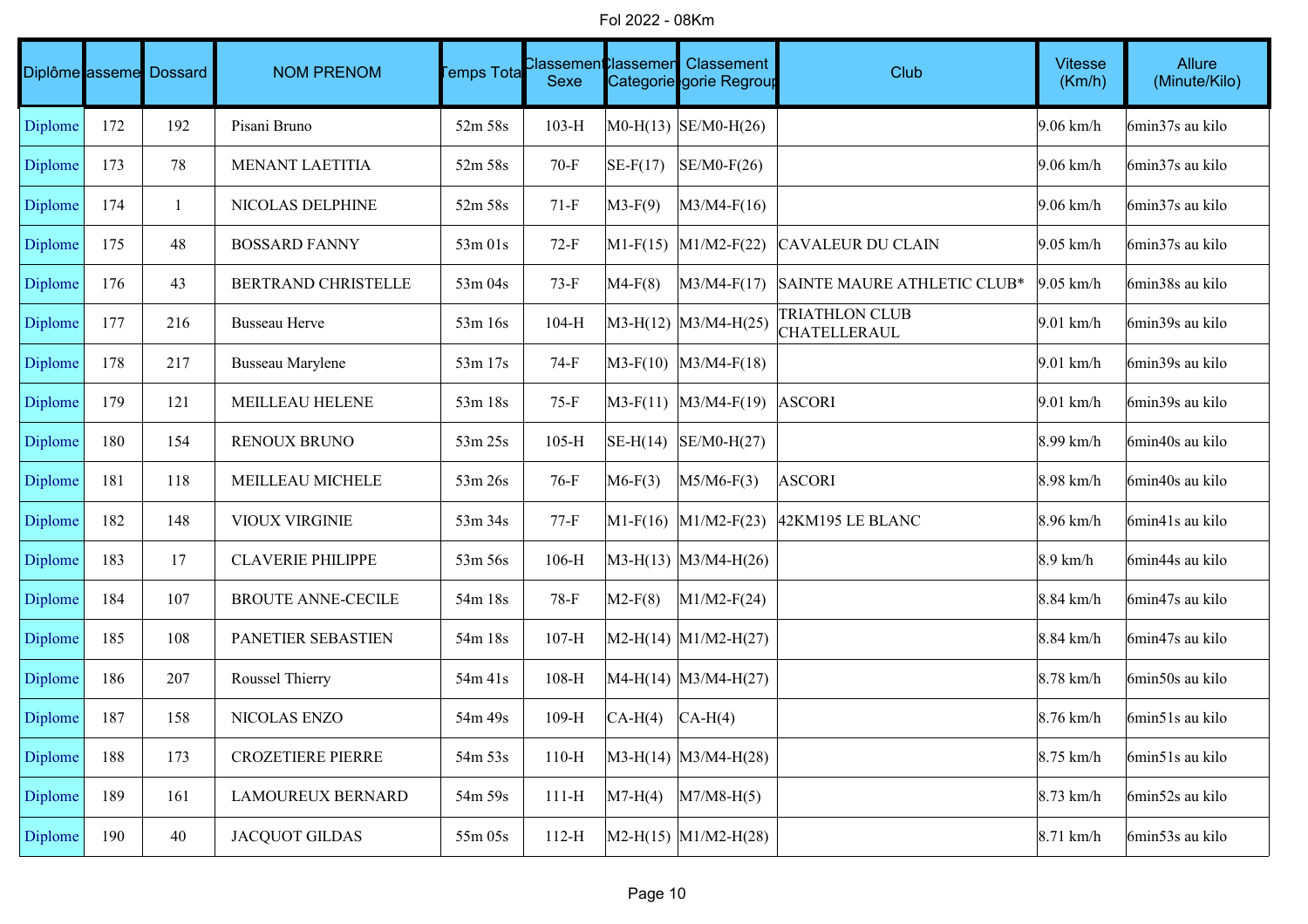Fol 2022 - 08Km

|         |     | Diplôme asseme Dossard | <b>NOM PRENOM</b>       | <b>Femps Tota</b> | :lassement<br>Sexe | ใlassemen  | Classement<br>Categorie gorie Regroup | Club                                        | <b>Vitesse</b><br>(Km/h) | Allure<br>(Minute/Kilo) |
|---------|-----|------------------------|-------------------------|-------------------|--------------------|------------|---------------------------------------|---------------------------------------------|--------------------------|-------------------------|
| Diplome | 191 | 220                    | <b>Bertrand Max</b>     | $55m$ 05s         | $113-H$            | $M6-H(7)$  |                                       | M5/M6-H(16) LES CAVALEURS DU CLAIN          | $8.71$ km/h              | 6min53s au kilo         |
| Diplome | 192 | 39                     | <b>JACQUOT DANIELA</b>  | 55m 15s           | 79-F               |            | $M1-F(17)$ M1/M2-F(25)                |                                             | $8.69$ km/h              | 6min54s au kilo         |
| Diplome | 193 | 211                    | Dubort Olivier          | 55m 28s           | $114-H$            |            |                                       | M3-H(15) M3/M4-H(29) LES CAVALEURS DU CLAIN | $8.65$ km/h              | 6min56s au kilo         |
| Diplome | 194 | 197                    | Tromas Severine         | 55m 28s           | $80-F$             |            | $M3-F(12)$ $M3/M4-F(20)$              | LES CAVALEURS DU CLAIN                      | $8.65$ km/h              | 6min56s au kilo         |
| Diplome | 195 | 213                    | Morisset Berenice       | 55m 29s           | $81-F$             |            | $ M1-F(18)$ $ M1/M2-F(26)$            | LES RUNNEURS DES VIGNES                     | $8.65$ km/h              | 6min56s au kilo         |
| Diplome | 196 | 112                    | <b>SAVATON NATHALIE</b> | 55m 29s           | $82-F$             | $M5-F(1)$  | $M5/M6-F(4)$                          | <b>ASCORI</b>                               | $8.65$ km/h              | 6min56s au kilo         |
| Diplome | 197 | 15                     | <b>ROY NADEGE</b>       | 55m 41s           | $83-F$             |            | $M1-F(19)$ $M1/M2-F(27)$              |                                             | $8.62$ km/h              | 6min57s au kilo         |
| Diplome | 198 | 203                    | Raffarin Emilie         | 55m 41s           | $84-F$             |            | $MO-F(10)$ SE/M0-F(27)                |                                             | $8.62$ km/h              | 6min57s au kilo         |
| Diplome | 199 | 133                    | <b>STEFANI FABRICE</b>  | 56m 07s           | $115-H$            |            | $ M3-H(16) M3/M4-H(30) $              |                                             | $8.55$ km/h              | 7min00s au kilo         |
| Diplome | 200 | 134                    | <b>BRISSARD MARTINE</b> | 56m 07s           | $85-F$             |            | $M3-F(13)$ $M3/M4-F(21)$              |                                             | $8.55$ km/h              | 7min00s au kilo         |
| Diplome | 201 | 34                     | <b>MULTON ELODIE</b>    | 56m 26s           | 86-F               |            | $\vert$ M1-F(20) $\vert$ M1/M2-F(28)  |                                             | $8.51$ km/h              | 7min03s au kilo         |
| Diplome | 202 | 116                    | PROUST JACQUES          | 56m 30s           | $116-H$            | $M6-H(8)$  | $M5/M6-H(17)$ ASCORI                  |                                             | $8.5 \text{ km/h}$       | 7min03s au kilo         |
| Diplome | 203 | 169                    | <b>SOULIE PASCAL</b>    | 56m 48s           | $117-H$            |            | $MA-H(15)$ $M3/M4-H(31)$              |                                             | 8.45 km/h                | 7min06s au kilo         |
| Diplome | 204 | 168                    | VAUCELLE NATHALIE       | 56m 49s           | 87-F               | $MA-F(9)$  | $M3/M4-F(22)$                         |                                             | 8.45 km/h                | 7min06s au kilo         |
| Diplome | 205 | 187                    | Cadot Dominique         | 58m 44s           | $118-H$            | $M8-H(2)$  | $M7/M8-H(6)$                          | NL                                          | $8.17$ km/h              | 7min20s au kilo         |
| Diplome | 206 | 77                     | <b>BERTHEAU FABIEN</b>  | 58m 50s           | $119-H$            |            | $\vert$ SE-H(15) $\vert$ SE/M0-H(28)  |                                             | $8.16$ km/h              | 7min21s au kilo         |
| Diplome | 207 | 24                     | PEROCHON SEVERINE       | 59m 02s           | 88-F               | $M3-F(14)$ | $M3/M4-F(23)$                         | RUNNING-CLUB-SOCIETY                        | $8.13$ km/h              | 7min22s au kilo         |
| Diplome | 208 | 45                     | <b>MAGNOU PATRICE</b>   | 59m 04s           | $120-H$            | $M7-H(5)$  | $M7/M8-H(7)$                          | RUNNING-CLUB-SOCIETY                        | $8.13$ km/h              | 7min23s au kilo         |
| Diplome | 209 | 142                    | ROCHE CHRISTINE         | 59m 48s           | 89-F               |            | $MA-F(10)$ $M3/M4-F(24)$              | LENCLOITRE JOGGING CLUB                     | $8.03$ km/h              | 7min28s au kilo         |